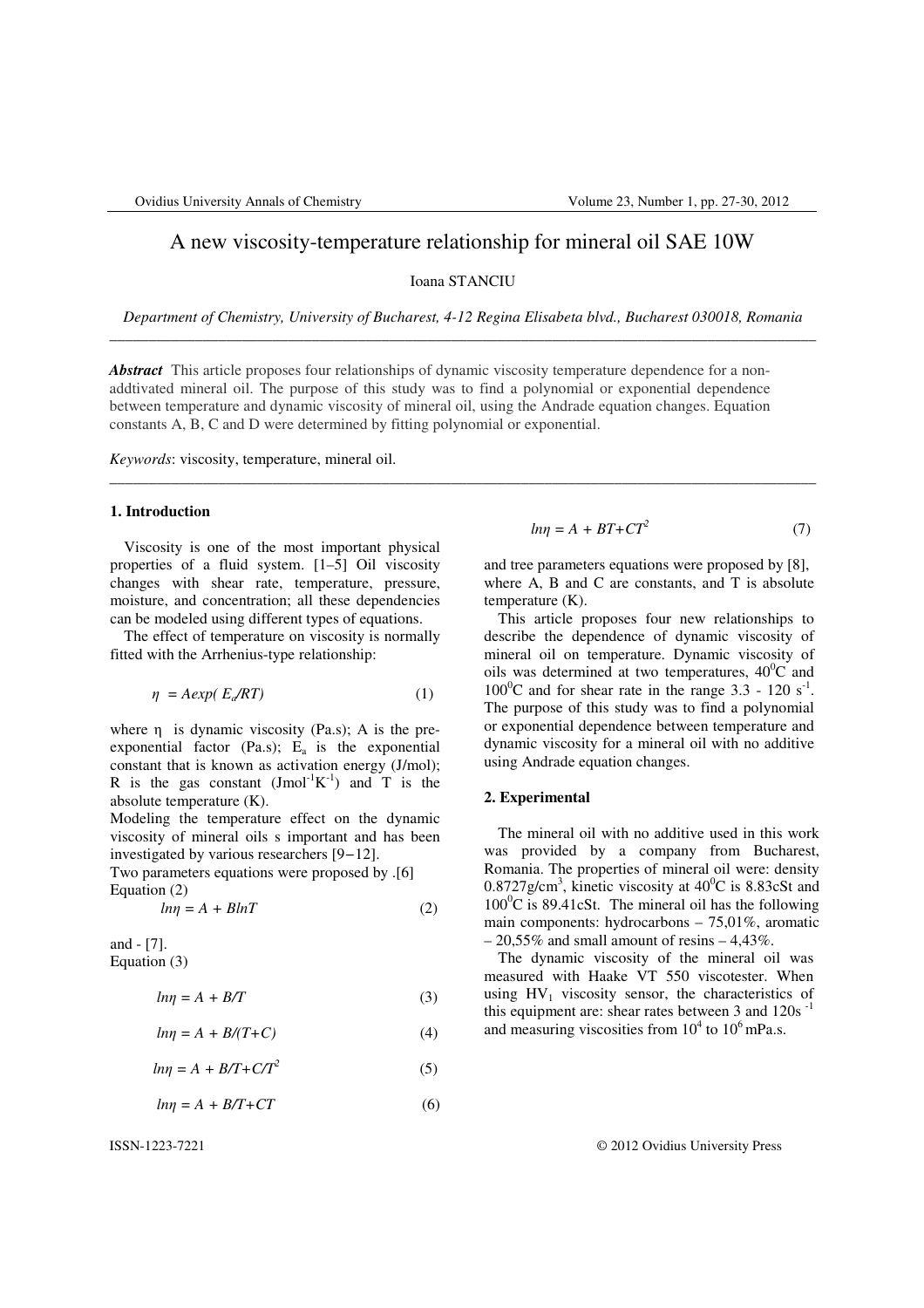#### **3. Results and Discussions**

Figures 1, 2, 3, 4, 5, 6, 7 and 8 show the dependence of dynamic viscosity on temperature of the studied mineral oil at shear rates  $3.3s^{-1}$ ,  $6s^{-1}$ ,  $10.6s^{-1}$ ,  $17.87s^{-1}$ ,  $30s^{-1}$ ,  $52.95s^{-1}$ ,  $80s^{-1}$  and  $120s^{-1}$ . From these figures it can be observed that the dynamic viscosity of the mineral oil decreases with temperature increasing.



**Fig. 1. .** Dynamic viscosity versus temperature for the mineral oil at a shear rate  $3.3 \text{ s}^{-1}$ 



**Fig. 2.** Dynamic viscosity versus temperature for the mineral oil at a shear rate  $6s^{-1}$ 



**Fig. 3 .** Dynamic viscosity versus temperature for the mineral oil at a shear rate  $10.6s^{-1}$ 



**Fig. 4. .** Dynamic viscosity versus temperature for the mineral oil at a shear rate  $17.87s^{-1}$ 



**Fig. 5 .** Dynamic viscosity versus temperature for the mineral oil at a shear rate  $30s^{-1}$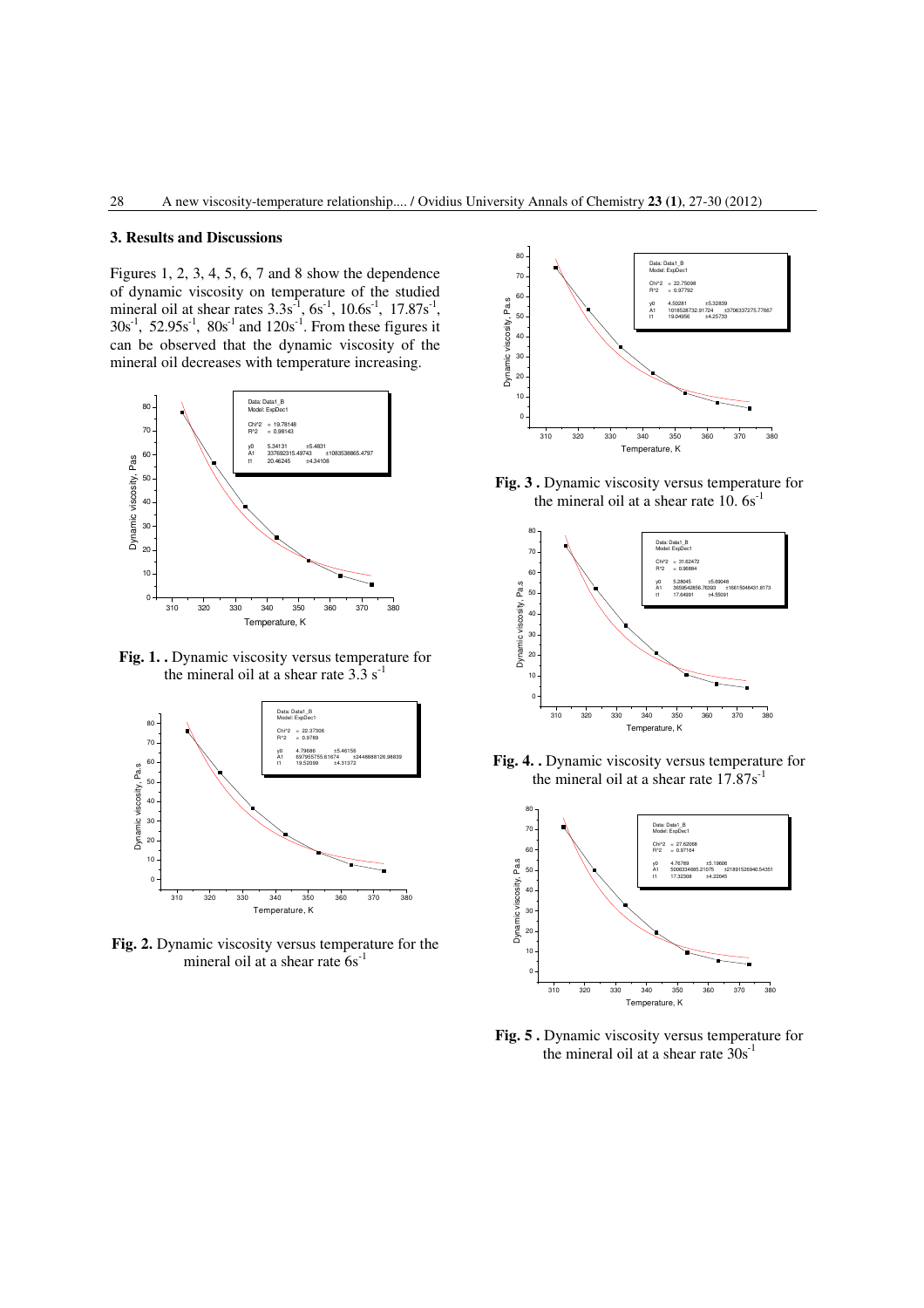

**Fig. 6 .** Dynamic viscosity versus temperature for the mineral oil at a shear rate  $52.95s^{-1}$ 



**Fig. 7 .** Dynamic viscosity versus temperature for the mineral oil at a shear rate  $80s^{-1}$ 



**Fig. 8 .** Dynamic viscosity versus temperature for the mineral oil at a shear rate  $120s^{-1}$ 

In this paper there are proposed four equations (eq. 8-11) to predict the dependence of the dynamic viscosity of mineral oils on the temperature.

The software Origin 6.0 was used to determine equation constants from the measured for the mineral oil. In addition, the parameters A, B, C,  $\eta_0$ , and D change with shear rate. Therefore, by imposing constant shear rate, the parameters can be determined. In order to determine the equation constants, the following steps were performed using the Origin 6.0 software: load the non-linear regression package, input experimental data, title xlabel, y-label and set the required equation, perform non-linear regression and plot experimental data and best fitted curve, calculate the mean square error and constant of determination and show the best fitted equation constants mean square error and coefficient of determination.

The values of the constants from eq. (8) - (11) for the studied mineral oil are presented in Table 1-4

From the results of the regression tabulated in tables 1, 2, 3 and 4, it can be observed that the correlation coefficients varied between 0.9528 and 0.9999.

$$
\eta = A + BT + CT^2 \tag{8}
$$

$$
\eta = B + (A - B)/(1 + exp((T - T_0)/dT))
$$
 (9)

$$
\eta = A + BT + CT^2 + DT^3 \tag{10}
$$

$$
\eta = \eta_0 + A \exp(-T/B) \tag{11}
$$

were T is absolute temperature A, B, C and D are constants corresponding to a dynamic viscosity of 50 Pa·s and width dT.

**Table 1.** Correlation constants for viscosity calculation (eq.8) for different share rates and temperature ranging from 313 K to 363K

| Shear<br>rate.<br>$s^{-1}$ | Correlation parameters (eq. 8) | Correlation<br>coefficient.<br>$\mathbb{R}^2$ |        |        |
|----------------------------|--------------------------------|-----------------------------------------------|--------|--------|
|                            | А                              | B                                             | C      |        |
| 3.30                       | 2592.2737                      | $-13.7749$                                    | 0.0183 | 0.9997 |
| 6.00                       | 2669.9158                      | $-14.2450$                                    | 0.0190 | 0.9998 |
| 10.60                      | 2737.3219                      | $-14.6618$                                    | 0.0197 | 0.9998 |
| 17.87                      | 2763.7588                      | $-14.8332$                                    | 0.0199 | 0.9997 |
| 30.00                      | 2798.3249                      | $-15.0709$                                    | 0.0203 | 0.9999 |
| 52.95                      | 2815.4822                      | $-15.2002$                                    | 0.0206 | 0.9996 |
| 80.00                      | 2698.3829                      | $-14.5415$                                    | 0.0196 | 0.9996 |
| 120.0                      | 2772.1080                      | $-14.9789$                                    | 0.0203 | 0.9999 |